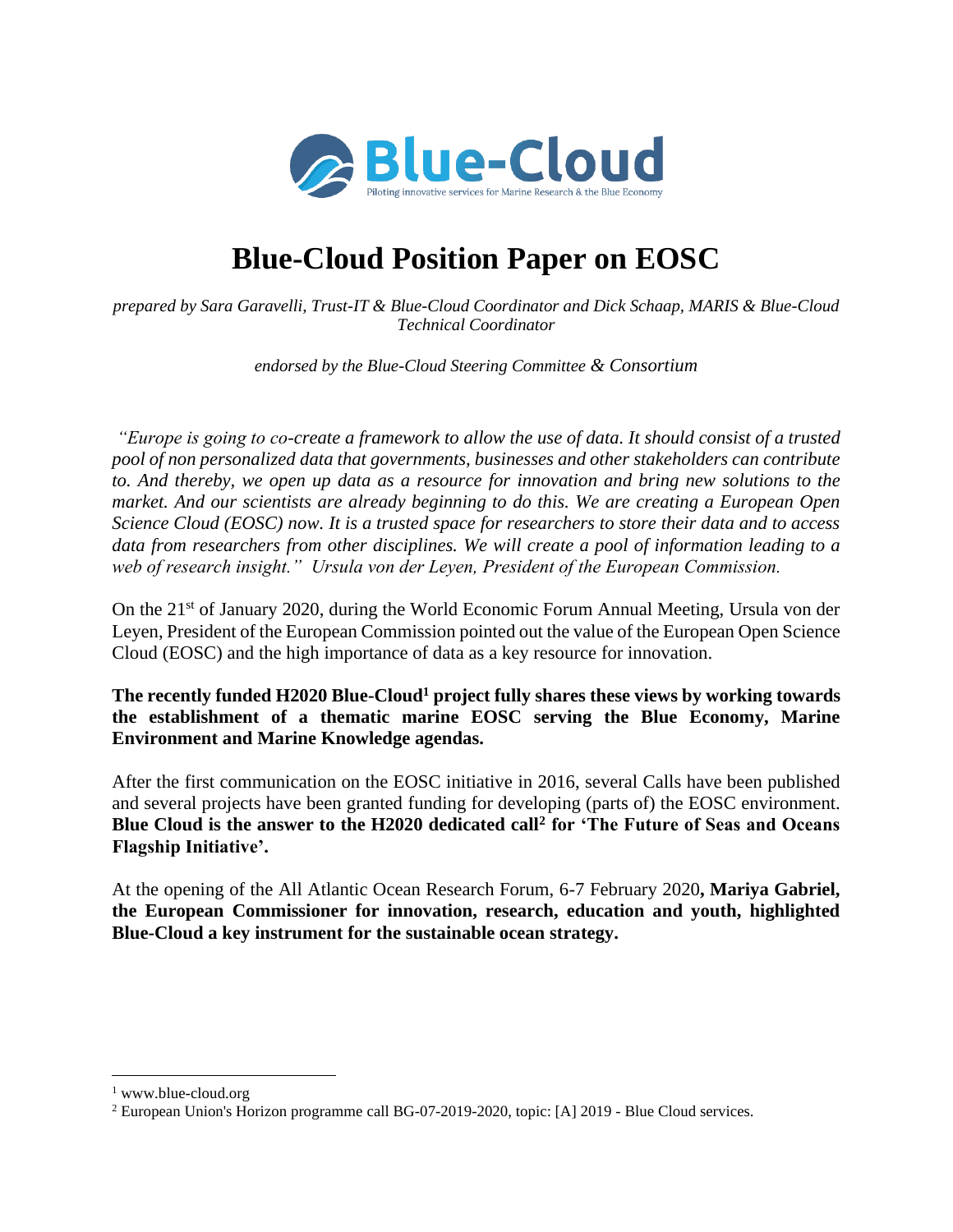

### Key messages for the EOSC Governance and the European Commission

- So far, the EOSC development has focused on e-infrastructures, with less attention placed on thematic research infrastructures. Blue-Cloud contributes to a more balanced approach by establishing cooperation between the blue thematic community and the horizontal einfrastructures (including players such as: EUDAT, D4Science, OpenAIRE, EGI.eu, GÉANT, etc.). The requirements and perspectives of the blue thematic community will help to build a stronger, user oriented EOSC.
- Blue-Cloud is the equivalent of an INFRAEOSC04 cluster project specifically set up for the Blue Economy community. It is therefore of paramount importance that Blue-Cloud is part of the relevant discussions of the clusters together with the other thematic clouds (e.g. Food Cloud, Transport Cloud). Going forward, Blue-Cloud will play an increasingly relevant role in cross-disciplinary cooperation with the other EOSC-related clusters and thematic clouds.
- Blue-Cloud is piloting **5 actionable multi-disciplinary demonstrators** that address societal challenges. These demonstrators are used to showcase not only the potential of blue data but also the potential of EOSC to support thematic communities. The feedback collected by the scientists working on the demonstrators can support EOSC in better defining its value proposition and attract more users.
- In the European landscape of marine and ocean data management great progress has been made over three decades with **developing standards, services, and establishing dedicated infrastructures.** These infrastructures mainly provide data discovery and access services and focus on the associated challenge of making these services FAIR (Findable, Accessible, Interoperable, and Reusable). It's now the time to make a step forward by developing frameworks with Virtual Research Environments (VREs) for analytical processes by and for users to support their research.

#### The expectations of the Blue-Cloud community

Blue-Cloud supports the view of EOSC and expects EOSC to provide:

- Generic e-infrastructure services (e.g. AAI, PIDs, etc) and access to resources such as HPC, storage, cloud computing;
- Seamless access to other thematic clouds to support multi-disciplinary science;
- Easy to use APIs to make "Blue" services and data available to the target of the 1.7 Million researchers in Europe (and beyond) to accelerate FAIR science;
- A framework creating awareness on the importance and best practices for FAIR data and providing training on data management.

# What Blue-Cloud brings to EOSC

- A pilot thematic-EOSC as a role model for the development of other thematic clouds. The cyber-platform of Blue-Cloud provides FAIR access to multidisciplinary data, analytical tools and computing and storage facilities that support research.
- Blue Cloud Services through pilot Demonstrators for oceans, seas and fresh water bodies for ecosystems research, conservation, forecasting and innovation in the Blue Economy, and making innovative use of seamless access to multidisciplinary data, algorithms, and computing resources - accelerating cross-discipline science.

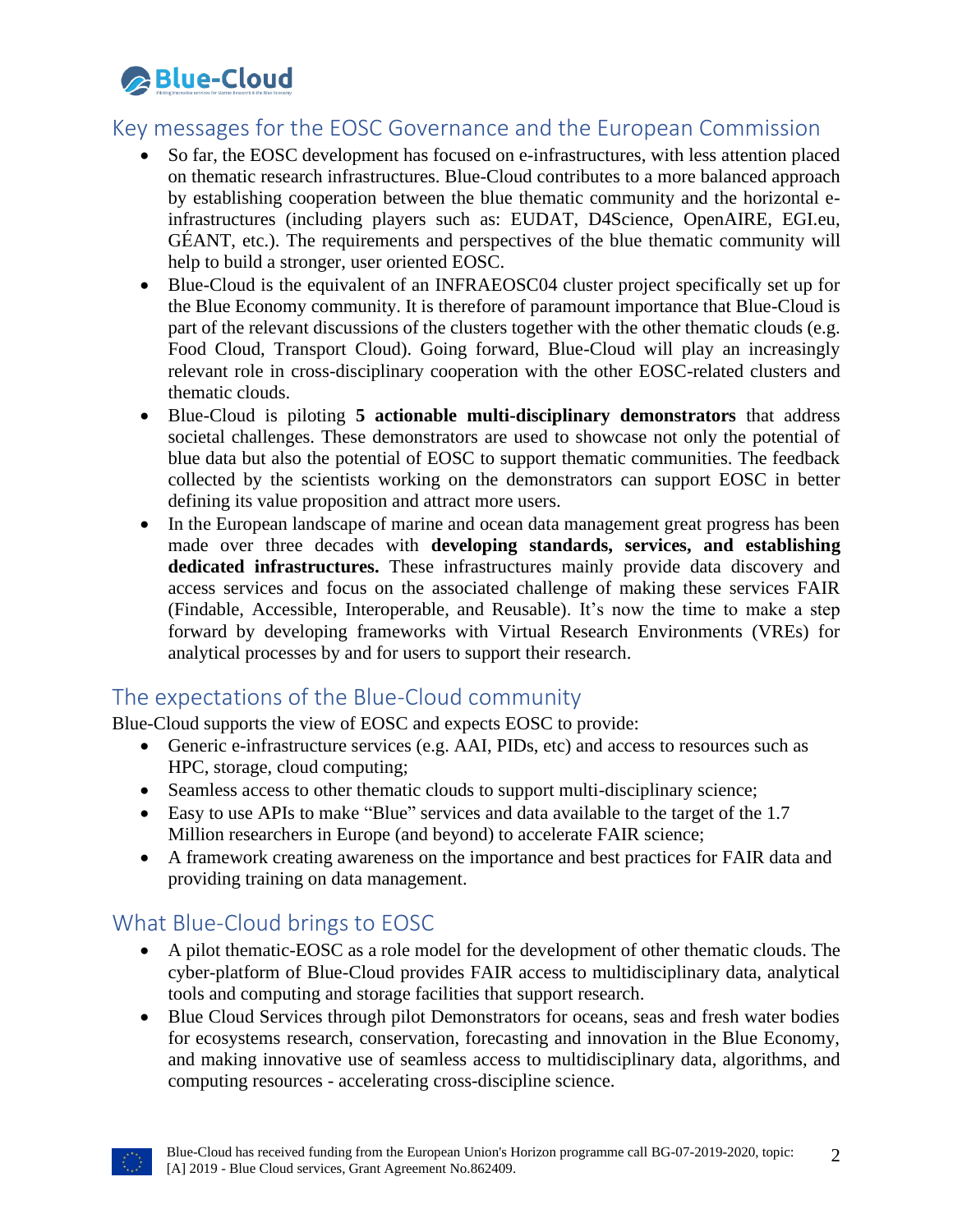

- A methodology for researchers interacting with e-infrastructure developers to establish a cyber platform with tools and services, which support multiple scientific challenges and are fit-for-purpose, while built upon generic core principles and services.
- A mechanism to easily access and discover *blue* data. Blue-Cloud partners manage important volumes of *blue* data (e.g. SeaDataNet, EMODnet, CMEMS, etc.) and links have been established with major European observing networks to increase the data volume.
- APIs to access *blue* services that will complement EOSC base services providing blue thematic functionalities.
- Dynamic examples on how a framework like Blue-Cloud can address one or several of the policy challenges defined in the Bioeconomy Strategy, the Circular Economy Strategy, the Blue Growth Strategy, the Common Fisheries Policy, the Maritime Spatial Planning Directive, the Marine Strategy Framework Directive, the International Ocean Governance Communication and the UN SDGs.
- A global Blue-Economy community close to the EOSC vision, including the marine and maritime industry.
- The opportunity of bringing EOSC in the Blue Economy long-term vision via the policy oriented Blue Cloud Roadmap to 2030 which seeks a series of EU Calls for further development and uptake of the Blue Cloud by multiple VRE applications and connecting additional marine data infrastructures.

# About Blue-Cloud

Blue-Cloud<sup>3</sup> aims at **developing a marine thematic EOSC to explore and demonstrate the potential of cloud based open science for better understanding and managing the many aspects of ocean sustainability.**

**Blue-Cloud is the flagship project of the DG Research and Innovation Unit of the European Commission that will link the horizontal e-infrastructures supported by DG CNECT (e.g. EUDAT & D4Science) and DG GROW (e.g. Copernicus DIAS), long-term marine data initiative supported by DG MARE (e.g. EMODnet), research infrastructures supported by DG RTD and other recently funded thematic clouds (e.g. Food Cloud and Transport Cloud).**

Blue-Cloud objectives are to:

- **build and demonstrate a Pilot Blue Cloud** by combining distributed marine data resources, computing platforms, and analytical services
- **develop services for supporting research to better understand & manage the many aspects of ocean sustainability** and promote innovation in the blue economy
- develop and validate **demonstrators of relevance for marine societal challenges**
- formulate a **roadmap for expansion and sustainability of the Blue Cloud infrastructure and services**.

<sup>3</sup> Blue-Cloud has received funding from the European Union's Horizon programme call BG-07-2019-2020, topic: [A] 2019 - Blue Cloud services, Grant Agreement No.862409.

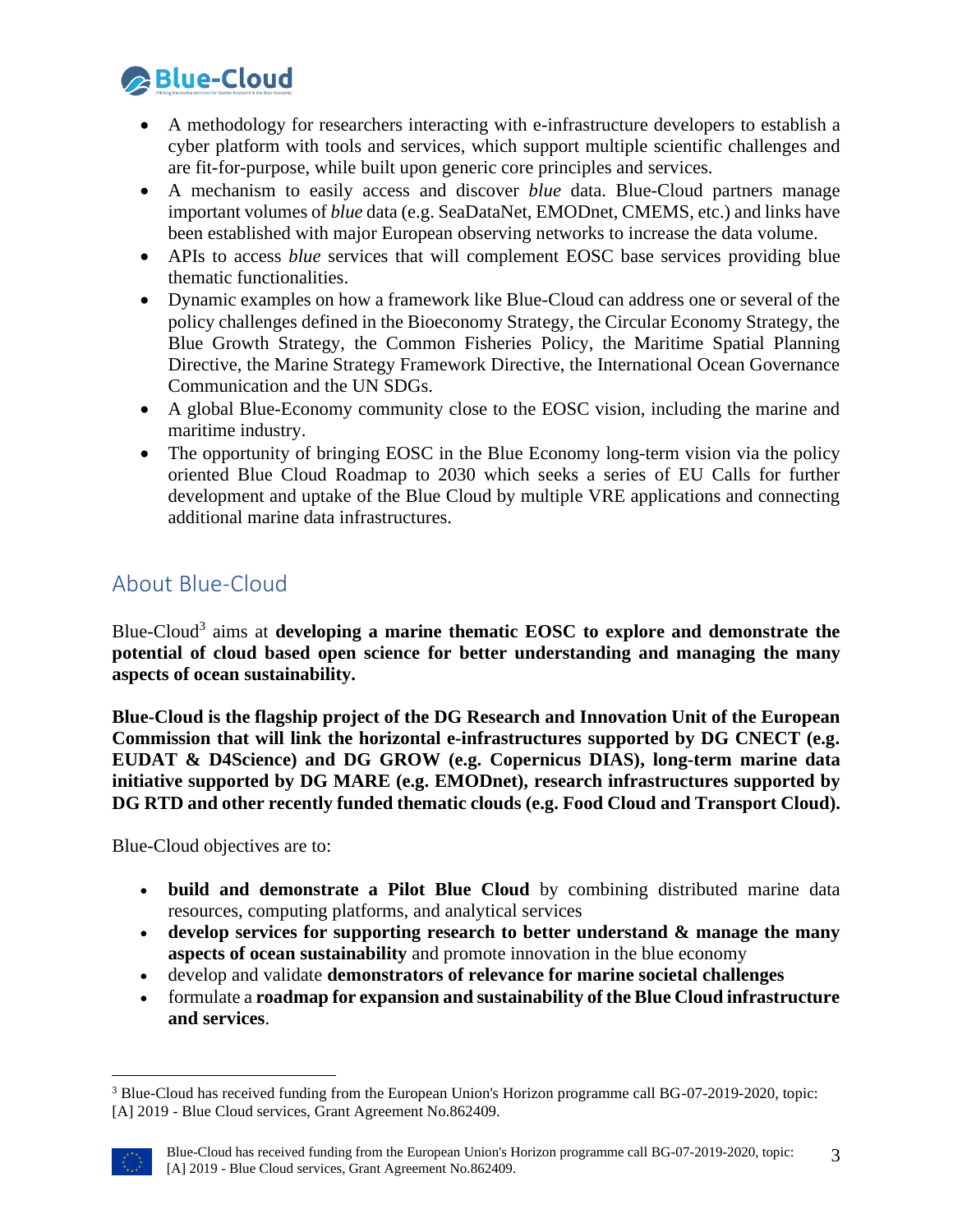

The project will **federate leading European blue data management infrastructures**  $(SeaDataNet<sup>4</sup>)$ . , EurOBIS<sup>5</sup>, Euro-Argo<sup>6</sup>, Argo GDAC<sup>7</sup>, EMODnet<sup>8</sup>, ELIXIR-ENA<sup>9</sup>, EuroBioImaging<sup>10</sup>, CMEMS<sup>11</sup>, C3S<sup>12</sup>, and ICOS-Marine<sup>13</sup>), and **horizontal e-infrastructures**  $(EUDAT<sup>14</sup>, DIAS<sup>15</sup>, D4Science<sup>16</sup>)$  to capitalise on what already exists and to deliver the "Blue" Cloud" framework. **The federation will be at the levels of data resources, computing resources and analytical service resources**.



*Some of the infrastructures behind Blue-Cloud*

A Blue Cloud **data discovery and access service** will be developed as an overarching service to facilitate smart sharing of multi-disciplinary datasets with human and machine users. A Blue Cloud **Virtual Research Environment (VRE) will orchestrate the computing and analytical services in specific integrated and managed applications that through the same VRE use the federated Blue-Cloud data resources in addition to external data resources.**

The infrastructures federated in Blue-Cloud are developed and operated by research, governmental, and industry organisations from European states, and in close interaction with several European and international initiatives. Each of these data infrastructures has established

<sup>16</sup> www.d4science.org



<sup>4</sup> www.seadatanet.org

<sup>5</sup> www.eurobis.org

<sup>6</sup> www.euro-argo.eu

<sup>7</sup> www.argodatamgt.org

<sup>8</sup> www.emodnet.eu

<sup>9</sup> www.embric.eu/ELIXIR

 $10$  www.eurobioimaging.eu

<sup>&</sup>lt;sup>11</sup> marine.copernicus.eu

<sup>&</sup>lt;sup>12</sup> climate.copernicus.eu

<sup>13</sup> www.icos-ri.eu

<sup>14</sup> eudat.eu

<sup>15</sup> www.copernicus.eu/en/access-data/dias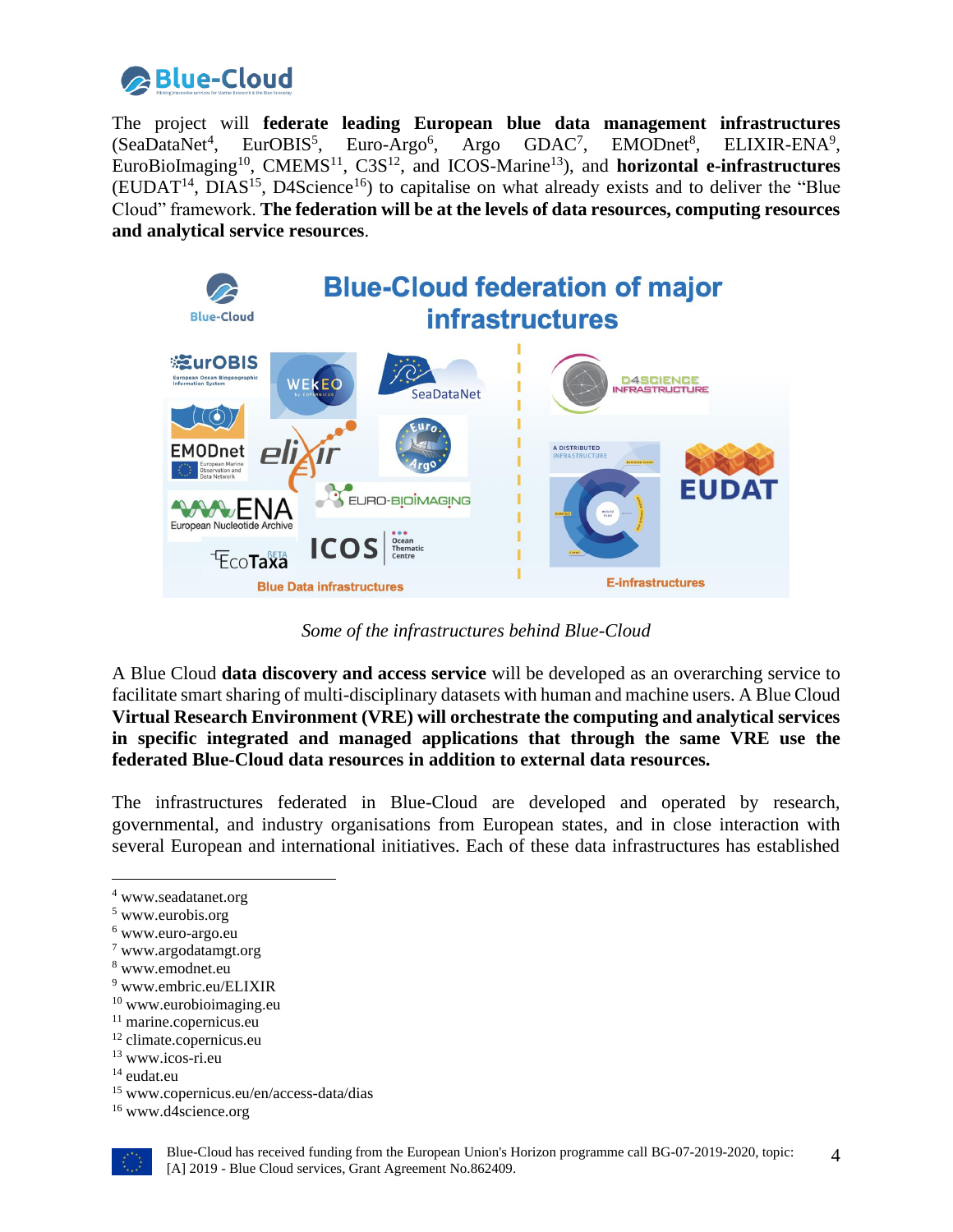

links to data originators and their data collection, facilitating to oversee and engage in the process from collection to validation to storage and distribution. Several are also increasingly involved in generating data products and knowledge by developing and deploying analytical workflows with various algorithms and numerical models. They are also mostly complementary to each other, dealing with other data types and/or data originators and/or different stages in the processing chains from data acquisition to data products to knowledge.

The D4Science e-infrastructure will provide the core platform for the Blue Cloud Virtual Research Environment, making optimal use of the major experiences gained in the BlueBRIDGE project with developing and operating a generic VRE with many core services for building and running multiple Virtual Labs, each dedicated to specific research targets. D4Science has proven solutions for connecting to external computing platforms and means for orchestrating distributed services. This will be instrumental for the smart federation with the EUDAT and DIAS e-infrastructures.

The Blue-Cloud innovation potential will be explored and unlocked by developing five dedicated Demonstrators as Virtual Labs together with excellent marine researchers.

The five demonstrators are focusing on:

- 1. **Zoo- and Phytoplankton EOV products**, led by the Marine Flanders Institute (VLIZ): The proposed demonstrator will build upon a range of oceanographic data from multiple streams, made interoperable and integrated through Blue Cloud services, in order to produce unique 3D and 4D synergistic zooplankton and phytoplankton products that will be made available to various end-users. The virtual EOVs to be produced, will contribute to improve knowledge and quantitatively reduce uncertainty regarding the present state of the marine plankton ecosystems and their response to ongoing and future climate change.
- 2. **Plankton Genomics**, led by the European Molecular Biology Laboratory (EMBL): The demonstrator will showcase a deep assessment of plankton distributions, dynamics and fine-grained diversity to molecular resolution, focusing on species and functions discovery and exploration of genetic and morphological markers of plankton diversity and abundance.
- 3. **Marine Environmental Indicators**, led by the Euro-Mediterranean Center on Climate Change (CMCC): The demonstrator will develop an online service with associated cloud based analytical computing framework and dedicated web interface to provide and display indicators and information on the environmental quality of the ocean.
- 4. **Fish, a matter of scales**, coordinated by the Food and Agriculture Organisation of the UN (FAO): The demonstrator will improve data management and analytic capabilities for fisheries by building a global vertically integrated toolset that will manage public fisheries statistical data from ingestion, through harmonization, to publication.
- 5. **Aquaculture Monitor**: coordinated by the Food and Agriculture Organisation of the UN (FAO): The demonstrator will provide a robust and replicable environment for monitoring aquaculture in marine cages and in coastal areas making extensive use of Copernicus data, and combines AI with in-situ datasets to obtain inventories at regional level.

There is already a large portfolio of services managed by the Blue Cloud founders which will be integrated. The modular architecture of the VRE does allow scalability and sustainability for